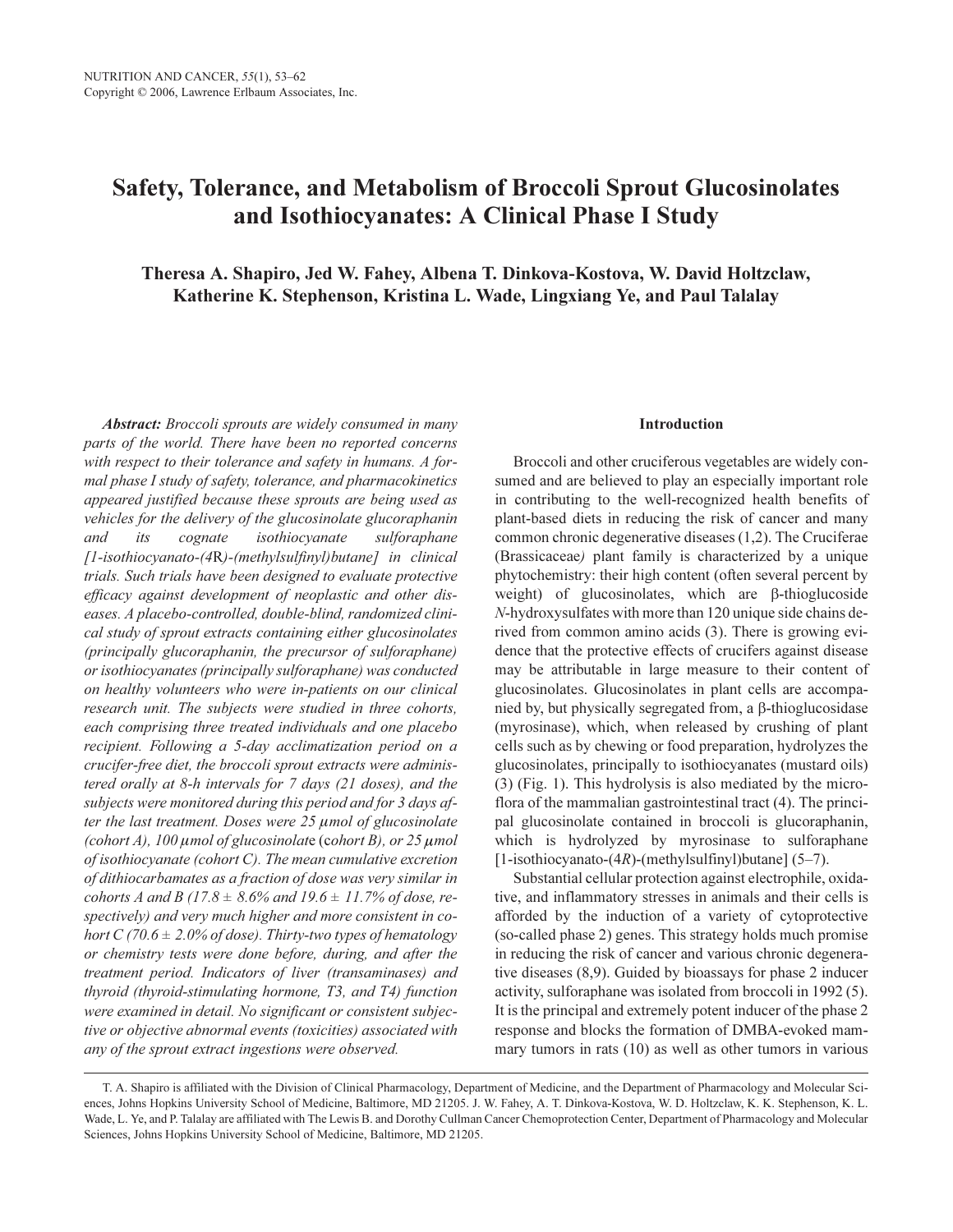

Figure 1. Myrosinase catalyzes the hydrolysis of glucoraphanin to sulforaphane. Sulforaphane is metabolized by conjugation with glutathione (catalyzed by glutathione S-transferases) and the sequential catalytic activities of γ-glutamyltransferase (γ-GT), cysteinylglycinase (CGase), and N-acetyltransferase (AT) ultimately to form mercapturic acid. Sulforaphane and all of the glutathione-derived conjugates (dithiocarbamates) are detected by the cyclocondensation reaction with 1,2-benzenedithiol.

animal models. The hydrolytic conversion of glucosinolates to isothiocyanates is important because the isothiocyanates and not their glucosinolate precursors are the active moieties that react with Keap1, the sensor for inducers that signals transcription of phase 2 genes (9,11,12).

Isothiocyanates are metabolized in animal tissues by the mercapturic acid pathway, which involves the initial conjugation with glutathione catalyzed by glutathione transferases followed by successive cleavage of the γ-glutamyl residue (by γ-glutamyltransferase), removal of the glycine residue (by cysteinylglycinase), and finally N-acetylation (by N-acetyltransferases) to give N-acetylcysteine conjugates (mercapturic acids) (Fig. 1). Sulforaphane and the aforementioned conjugates, which are collectively known as dithiocarbamates (DTCs), can all be quantified by cyclocondensation with the vicinal dithiol 1,2-benzenedithiol to give rise to 1,3-benzodithiole-2-thione, which has highly favorable properties for spectroscopic determinations (13,14). The cyclocondensation reaction was used to standardize the sulforaphane and glucoraphanin content of the doses and to quantify the urinary DTC excretion (4,7,15).

Because of the widely varying content of glucoraphanin in mature broccoli, 3-day-old sprouts were grown from selected seeds to contain precisely defined levels of this phytochemical (6). These sprouts are a convenient vehicle for human delivery of standardized amounts of glucoraphanin and sulforaphane. Broccoli sprouts are widely available and have been consumed by large numbers of individuals in the United States, Japan, and other parts of Asia. A phase I evaluation appeared justified because of the prospects of very-long-term consumption by healthy individuals to achieve health protection. Studies to assess chemoprotection in humans have already been reported from both our and other laboratories (16,17).

The present phase I study examines the safety and tolerance of repeated oral administration of extracts of broccoli sprouts, containing either glucosinolates or sulforaphane, in three cohorts of healthy volunteers who were hospitalized on our clinical research unit under stringently controlled conditions. After a "washout" period on a crucifer-free diet, the subjects (three experimental and one control per cohort) received specified doses for 7 days (every 8 h) of the aforementioned phytochemicals and underwent repeated clinical evaluation as well as a comprehensive battery of tests. These studies were designed to establish tolerance and safety, as well as to determine pharmacokinetics, in anticipation that broccoli sprouts will be used in human trials to establish efficacy against a wide variety of conditions involving oxidative stress and electrophile toxicity. Such trials are likely to involve administration to large numbers of individuals for prolonged periods of time. The study reported here is a limited phase I study involving a small number of individuals for a relatively short period of time. It can now be followed by larger and more prolonged studies. We emphasize these limitations.

#### Methods and Materials

### Study Design

This study examined the safety and tolerance of repeated oral administration of aqueous extracts of broccoli sprouts containing either glucosinolates or isothiocyanates (produced from glucosinolates by deliberate myrosinase hydrolysis) on three cohorts of healthy volunteers who were hospitalized in our research unit for 17–19 days and fed a controlled diet that was devoid of crucifers and other sources of inducers of phase 2 enzymes. The low levels of inducers were confirmed by direct analysis of representative samples of the diet and by finding negligible excretion of DTC metabolites derived from glucosinolates and isothiocyanates in the urine.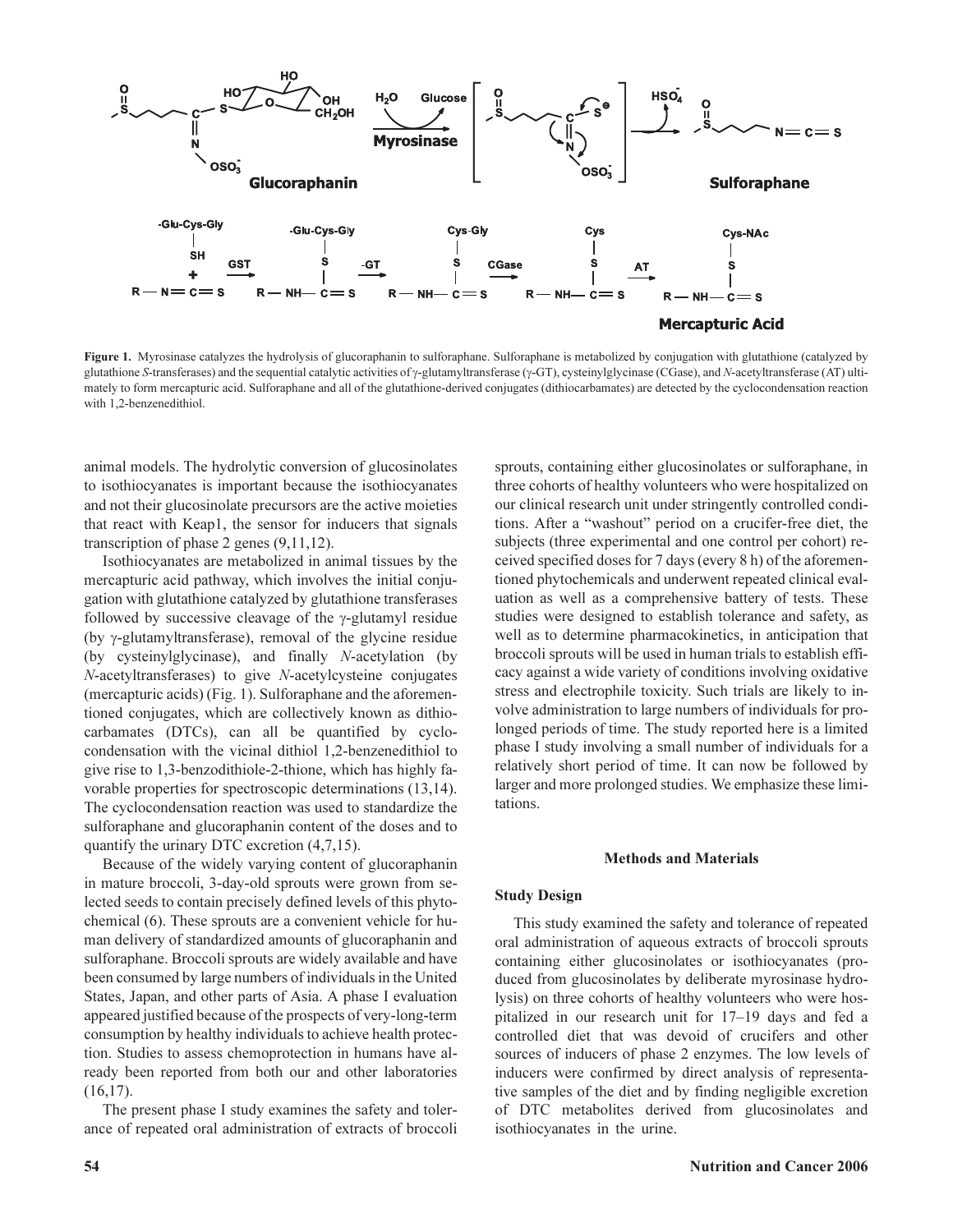The study was a randomized, placebo-controlled, double-blind trial on 12 healthy volunteers. Three successively studied cohorts consisted of four subjects each, of which three received an active extract and one received a matching placebo extract. After a 5-day acclimatization period, the volunteers received orally at 8-h intervals for 7 days (21 doses total) broccoli sprout extracts containing either glucosinolate or isothiocyanate preparations in the following doses: cohort A, 25  $\mu$ mol of glucosinolates (subjects 1–4); cohort B, 100 µmol of glucosinolates (subjects 5–8); and cohort C, 25 µmol of isothiocyanates (subjects 9–12). The range of doses of glucosinolates and isothiocyanates was selected to be comparable with reasonable consumptions of broccoli sprouts. Thus, for broccoli sprouts that normally contain 6 µmol of GS per gram fresh weight, the administered daily doses of 75 and 300 µmol of GS would correspond to 12.6 and 50.4 g of sprouts, respectively.

The protocols for these studies were approved by our institutional review board. Individuals were screened by physical examination and by blood and urine analyses. The screening tests excluded individuals who were smokers or were pregnant or who tested positive for HIV or hepatitis A, B, or C. Routine blood and urine tests were performed, and the results had to fall within normal limits for eligibility. Blood tests included Hct, Hgb, RBC, WBC (including differential), platelets, and reticulocytes. Blood chemistries included prothrombin time, partial thromboplastin time,  $Na^+$ ,  $K^+$ ,  $Cl^-$ , CO2, glucose, creatinine, blood urea nitrogen, albumin, direct/total bilirubin, alkaline phosphatase, transaminases (alanine aminotransferase/aspartate aminotransferase, ALT/AST), γ-glutamyltransferase, T3, T4, and thyroid-stimulating hormone (TSH). Urines were subjected to both microscopic and chemical analyses, including measurement of DTC and creatinine.

Thirty-two quantitative parameters (see Table 1) were determined on 6 occasions during the study in each of the 12 subjects for a total of 2,304 planned determinations. All but five samples were successfully collected and analyzed. Bloods were collected at 7 am on two occasions before treatment (Days 0 and 6), twice during treatment (Days 9 and 13), and twice after treatment (Days 16 and 19). Subjects were discharged on Day 17 or 19.

# Hospitalization Schedule

Subjects were admitted on Day 0 and hospitalized until Day 17 (cohorts A and B) and returned on Day 19 for final blood tests. For cohort C, the hospitalization period was extended until after bloods were obtained on Day 19. Days 0–5 were a stabilization and "washout" period on a crucifer-free diet. Doses of broccoli sprouts were administered orally under supervision at 8-h intervals (7 am, 3 pm, and 11 pm) from 7 am on Day 6 to 11 pm on Day 12 (7 days, 21 doses). The placebo closely matched the active doses in appearance. Compliance was complete, as confirmed by the urinary analyses of DTCs and creatinines. Urines were collected in 8-h aliquots from 7 am on Day 1 to 11 pm on Day 16 inclusively

(48 samples per subject). All urines were collected and analyzed. The analyst for DTCs was not involved in the clinical evaluation of the subjects.

## Identity of Subjects and Dose Assignments

- Cohort A: subjects 1–4 (subject 1 received placebo).
- Cohort B: subjects 5–8 (subject 7 received placebo).
- Cohort C: subjects 9–12 (subject 10 received placebo).

All subjects were male except for subject 7. The ages and ethnicities of the 12 subjects are recorded in Table 2.

### Preparation of Diet

Considerations involved in the design, preparation, and testing of the diet are fully described by Shapiro et al. (7). Briefly, all components of the diets were tested in advance to verify their lack of phase 2 enzyme-inducing properties. Typical diets consumed by individuals in a single day contained the equivalent of the inducer activity of no more than 2 µmol of sulforaphane. It is notable that the minimum daily dose of sulforaphane equivalent (administered in cohort A) was 75 µmol. The diet consisted of 6 separate days of unique meals that were cycled to allow feeding for the full 17–19 days of the in-patient phase of the study. The diet was bland by design and contained no cruciferous vegetables, onions, leeks, garlic, chives, caffeine-containing beverages, or condiments (for example, horseradish, mustard, wasabi, soy sauce, or ketchup). It presented an extreme overabundance of calories (5,000 kcal/day), designed to prevent volunteers from going to extraordinary lengths to secure forbidden foods. Protein, carbohydrate, and fat represented 17%, 43%, and 40% of calories supplied to subjects. Neither uneaten food nor actual caloric intake was monitored.

### Broccoli Sprout Preparations

Growth of broccoli sprouts: Sprouts were grown in an isolated room dedicated to growing and processing sprouts. This room contained a filtered source of deionized water, running hot and cold water, a floor drain, a cart for growing sprouts equipped with lights and a timer-controlled water-misting spray device, an autoclavable 4-l stainless steel blender, a balance, and a large (100 l) stainless steel, steam-jacketed commercial food preparation kettle.

Seeds were stored in vermin-proof cabinets. All equipment destined for contact with sprouts was either autoclaved, washed with hot water and soap, or disinfected with dilute Clorox bleach or ethanol solutions. Operators were instructed on appropriate washroom and hand-sanitizing procedures. Vinyl gloves were used for most operations. No laboratory chemicals were stored or used in the food preparation room. After the initial steam kettle extraction steps, subsequent dose preparation was executed in the General Clinical Research Center research kitchen. Personnel practices in-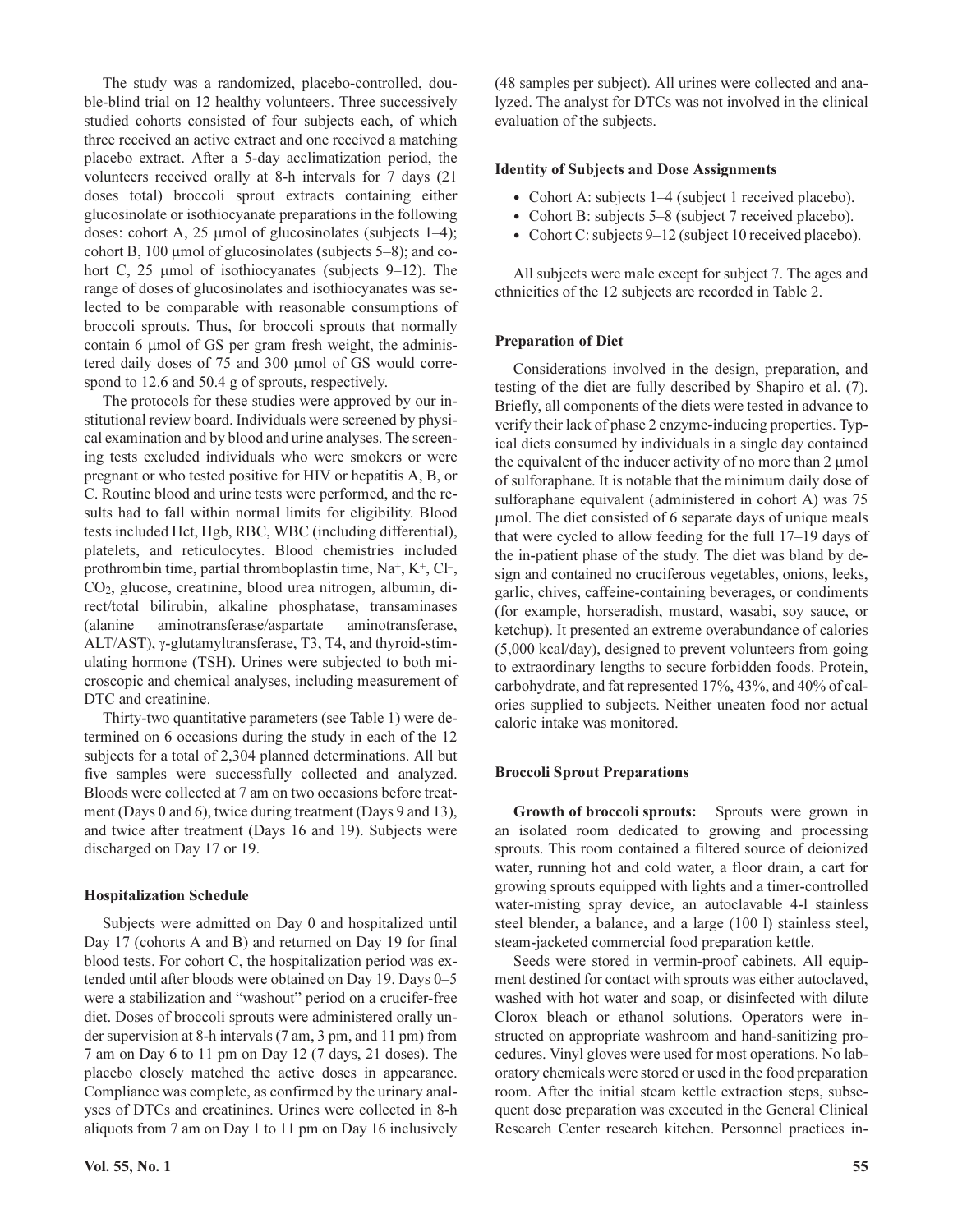|                                           |                             | Subject (gender)   | Abnormal Values |       |                  |          |               |          |  |
|-------------------------------------------|-----------------------------|--------------------|-----------------|-------|------------------|----------|---------------|----------|--|
|                                           |                             |                    | Pretreatment    |       | Intratreatment   |          | Posttreatment |          |  |
| <b>Blood Test</b>                         | Range of Normal             |                    | Day 0           | Day 6 | Day 9            | Day 13   | Day 16        | Day 19   |  |
| Red cell count (million/mm <sup>3</sup> ) | m 4.40-5.90;<br>f 3.80-5.20 | 9(m)               |                 |       |                  | 4.39     |               |          |  |
| Hemoglobin (g/dl)                         | m $14.0 - 18.0$ ;           | 5(m)               | 13.5            |       |                  |          |               | 13.3     |  |
|                                           | $f$ 11.5-16.0               | 6(m)               |                 |       |                  |          |               | 13.8     |  |
|                                           |                             | 7 (f) PL           |                 |       |                  |          | 11.4          | 10.6     |  |
|                                           |                             | 8(m)               | 13.3            |       |                  |          |               |          |  |
|                                           |                             | 9(m)               | 13.1            | 13.7  | 13.2             | 12.5     | 13.3          | 13.4     |  |
| Hematocrit (%)                            | m 40.0-52.0;                | 5(m)               |                 |       |                  |          |               | 39.7     |  |
|                                           | f 35.0-47.0                 | $7(f)$ PL          |                 |       |                  |          |               | 32.3     |  |
|                                           |                             | 8(m)               | 39.5            |       |                  |          |               |          |  |
|                                           |                             | 9(m)               |                 |       |                  | 37.5     |               |          |  |
| Polymorphonuclear leukocytes (%)          | $42 - 78$                   | $1(m)$ PL          | 83              |       |                  | 37       |               |          |  |
|                                           |                             | 9(m)<br>12(m)      |                 |       |                  |          | 39            |          |  |
| Lymphocytes (%)                           | $15 - 45$                   | $1(m)$ PL          | 11              |       |                  |          |               |          |  |
|                                           |                             | $7(f)$ PL          |                 |       | 47               |          |               |          |  |
|                                           |                             | 9(m)               |                 |       |                  | 53       |               |          |  |
| Monocytes (%)                             | $0 - 12$                    | 12(m)              |                 |       |                  |          |               | 14       |  |
| Eosinophils (%)                           | $0 - 7$                     | 2(m)               |                 |       |                  |          |               | 9        |  |
|                                           |                             | 4(m)               |                 |       |                  | 15       |               | 12       |  |
|                                           |                             | 10 (m) PL          |                 | 13    | 10               |          | 11            |          |  |
|                                           |                             | 12(m)              |                 |       |                  |          | 16            |          |  |
| Reticulocytes (%)                         | $0.5 - 2.4$                 | $1(m)$ PL          |                 |       |                  | 2.5      |               |          |  |
|                                           |                             | 4(m)               |                 | 2.5   |                  |          |               |          |  |
|                                           |                             | 6(m)               | 2.5             | 2.5   |                  |          |               |          |  |
|                                           |                             | $7(f)$ PL          |                 |       |                  |          |               | 2.5      |  |
|                                           |                             | 9(m)               |                 |       |                  |          |               | 2.5      |  |
|                                           |                             | 11(m)              |                 |       |                  | 2.8      |               |          |  |
| Prothrombin time (s)                      | $8.8 - 11.8$                | 4(m)               |                 | 8.5   |                  |          |               |          |  |
|                                           |                             | $7(f)$ PL          |                 |       | 8.1              |          |               |          |  |
| Partial thromboplastin time (s)           | $23.2 - 32.0$               | 11(m)              |                 | 33.6  | 33.2             |          | 32.8          |          |  |
| Aspartate aminotransferase (IU/l)         | m 8-45;                     | 5(m)               |                 |       |                  |          |               | 49       |  |
|                                           | $f8 - 35$                   | 8(m)               |                 |       |                  |          |               | 107      |  |
| Alanine aminotransferase (IU/l)           | $m 0-45$ ;<br>$f0 - 40$     | 6(m)               |                 |       |                  | 65<br>48 | 59            | 62       |  |
| Glucose (mg/dl)                           | $65 - 115$                  | 12(m)<br>$1(m)$ PL |                 |       |                  |          |               | 64       |  |
|                                           |                             | 3(m)               | 156             |       |                  |          |               |          |  |
|                                           |                             | 4(m)               | 118             |       |                  |          |               |          |  |
|                                           |                             | 8(m)               | 199             |       | 120              | 118      |               | 133      |  |
| Bicarbonate (mEq/l)                       | $18 - 30$                   | 10 (m) PL          |                 |       |                  | 32       |               |          |  |
| Total triiodothyronine (ng/dl)            | $60 - 181$                  | 9(m)               | 182             |       |                  |          |               |          |  |
| Free thyroxin (ng/dl)                     | $0.8 - 1.5$                 | 2(m)               |                 |       |                  |          |               | $0.78\,$ |  |
|                                           |                             | 5(m)               |                 |       |                  |          |               | $0.78\,$ |  |
|                                           |                             | $7(f)$ PL          |                 |       |                  |          | 0.73          |          |  |
| Thyroid-stimulating hormone (µIU/ml)      | m $0.40 - 4.20$ ;           | $1(m)$ PL          |                 |       | 5.2              |          | 5.10          |          |  |
|                                           |                             |                    |                 |       | $\boldsymbol{0}$ |          |               |          |  |
|                                           | $f$ 0.70-6.40               | 9(m)               |                 |       |                  |          |               | 5.20     |  |
|                                           |                             | 11(m)              |                 |       | 5.3              | 4.40     | 4.40          | 7.60     |  |
|                                           |                             |                    |                 |       | $\boldsymbol{0}$ |          |               |          |  |

# Table 1. All Abnormal Hematology and Chemistry Values<sup>a</sup>

a: Abbreviations are as follows: m, male; f, female; PL, placebo recipient; IU, International Unit. Normal hematology and chemistry test values: no abnormal values were found at any time point for the following determinations: white cell count (3,900–11,000 per mm<sup>3</sup>); bands (0–10%); basophils (0–2%); atypical lymphocytes (0–4%); platelets (140,000–440,000 per mm3); γ-glutamyltransferase (m 11–65, f 5–65 IU/ml); alkaline phosphatase (30–130 IU/ml); total bilirubin (0.2–1.5 mg/dl); direct bilirubin (0.0–0.5 mg/dl); albumin (3.7–5.2 g/dl); blood urea nitrogen (m 8–25, f 5–25 mg/dl); creatinine (m 0.5–1.6, f 0.5–1.4 mg/dl); sodium (134–146 mEq/l); potassium (3.5–5.5 mEq/l); chloride (95–110 mEq/l).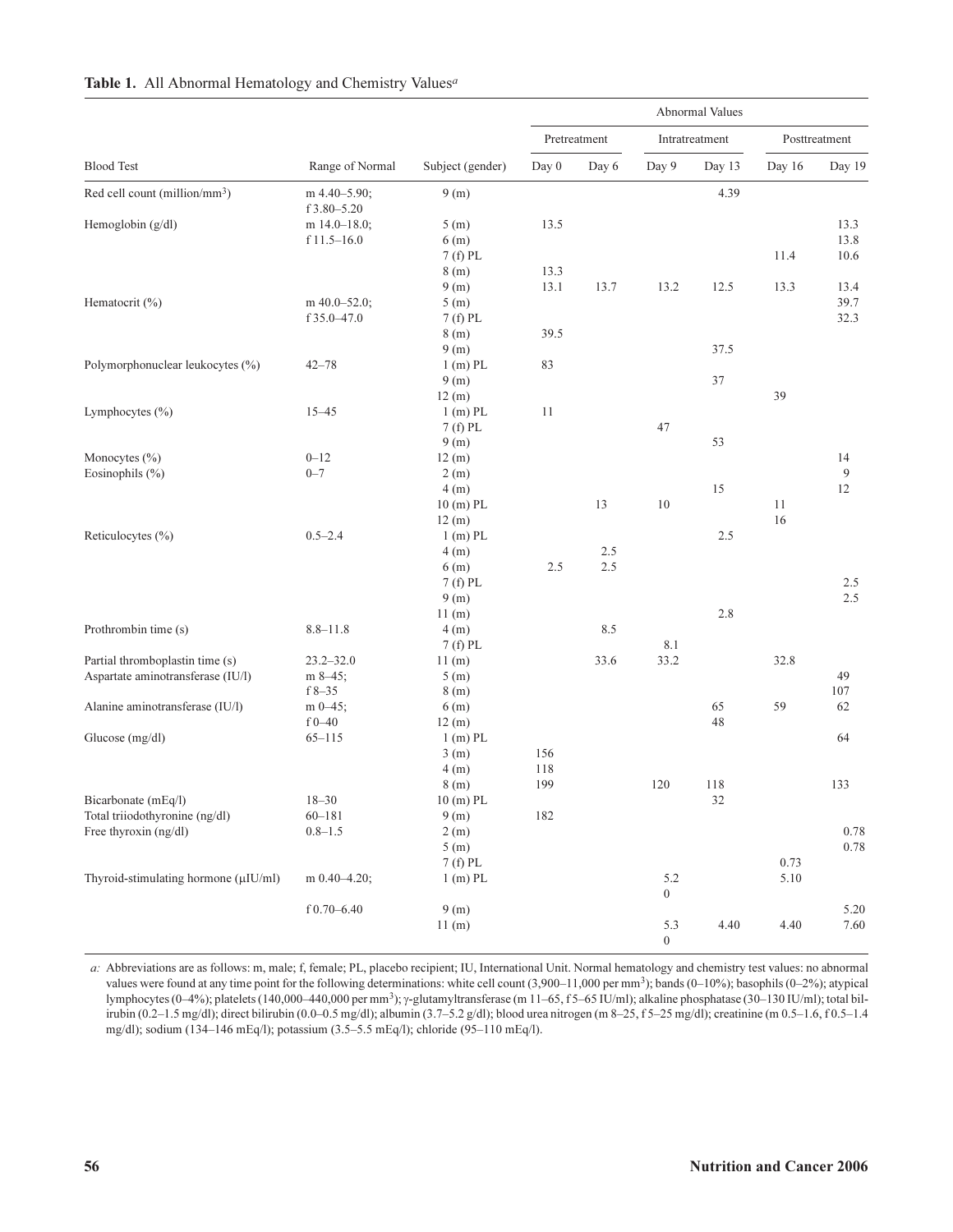Table 2. Urinary Excretion of Dithiocarbamates in Subjects Dosed With Broccoli Sprout Glucosinolates and Isothiocyanatesa

| Cohort       | Subject | Age | Gender | Race | <b>Individual Dose</b><br>$\mu$ mol/8 h) | <b>Total Dose</b><br>$(\mu mol)$ |                           | Mean 8-h DTC Excretion <sup>o</sup> | Cumulative Excretion<br>DTC |                |
|--------------|---------|-----|--------|------|------------------------------------------|----------------------------------|---------------------------|-------------------------------------|-----------------------------|----------------|
|              |         |     |        |      |                                          |                                  | $%$ of Dose<br>$(\pm SD)$ | Range $(\% )$                       | $(\mu mol)$                 | $(\%$ of dose) |
| $\mathbf{A}$ |         | 40  | m      | B    | Placebo                                  |                                  |                           |                                     |                             |                |
|              |         | 46  | m      | B    | 25                                       | 525                              | $15.24 \pm 3.71$          | $(7.72 - 22.40)$                    | 85.4                        | 16.3           |
|              | 3       | 57  | m      | W    | 25                                       | 525                              | $10.09 \pm 2.34$          | $(5.87 - 15.68)$                    | 53                          | 10.1           |
|              | 4       | 45  | m      | W    | 25                                       | 525                              | $27.15 \pm 8.09$          | $(16.03 - 41.16)$                   | 142.5                       | 27.1           |
| B            |         | 45  | m      | B    | 100                                      | 2100                             | $30.06 \pm 5.99$          | $(16.90 - 38.30)$                   | 653.3                       | 31.1           |
|              | 6       | 48  | m      | W    | 100                                      | 2100                             | $19.16 \pm 6.49$          | $(10.0 - 32.50)$                    | 421.4                       | 20.1           |
|              |         | 21  | f      | B    | Placebo                                  |                                  |                           |                                     |                             |                |
|              | 8       | 45  | m      | B    | 100                                      | 2100                             | $7.22 \pm 2.27$           | $(4.14 - 13.40)$                    | 161.7                       | 7.70           |
| C            | 9       | 46  | m      | B    | 25                                       | 525                              | $67.86 \pm 21.30$         | $(13.8 - 81.30)$                    | 368                         | 70.1           |

a: Abbreviations are as follows: DTC, dithiocarbamate; m, male; B, Afro-American; W, Caucasian; f, female.

b: Mean quantities of DTC excreted during 8-h intervals (expressed as % of 8-h dose). These values represent the 21 collections obtained during the dietary intervention (Days 5–11). The range column shows the highest and lowest values for each subject.

cluded the following: no eating, drinking, or smoking in the facility; personal hygiene and appropriate food-handling procedures were strictly enforced. Broccoli sprout production:

Seeds of broccoli (Brassica oleracea var. italica) cultivar "DeCicco", which were certified not to have been exposed to pesticides or other chemicals used in seed treatment, were surface disinfected for 15 min with a 25% aqueous solution of Clorox bleach (20,000 ppm sodium hypochlorite) containing a trace of Alconox detergent. The seeds were stirred every 5 min to ensure that the sanitizing solution was thoroughly mixed with the seeds. Hypochlorite was removed by exhaustive rinsing with distilled water. The seeds were then spread in monolayers on inclined, perforated plastic trays on a commercial-type sprout cart. Seeds were misted with filtered potable water for 30 s about six times per hour and were illuminated continuously by overhead cool-white fluorescent lights. The room temperature was approximately 20°C.

Dose preparation: Growth was arrested after 3 days by plunging sprouts directly into boiling water in a steam-jacketed kettle, returning to a boil, and stirring for at least 5 min. This time is sufficient to inactivate the endogenous myrosinase present in the sprouts. The "glucosinolate" preparation consists of the supernatant, drawn off by passing the contents of the kettle through a commercial colander-type strainer and then through a fine nylon mesh and cooled. To obtain the "isothiocyanate" preparation, a homogenate of 7 to 10-day-old daikon sprouts (as a potent source of myrosinase), prepared according to Shikita et al. (18), was added to this glucosinolate-rich extract at a level of 2% of the weight of the broccoli sprouts initially used to make the boiled aqueous extract. This preparation with added daikon sprouts was homogenized and maintained at 37°C for 2 h. It was then filtered through a reusable stainless-steel coffee filter and fine nylon mesh. Placebo preparations were made from the fifth boiling water extract of broccoli sprouts, which

were processed as described for the active preparations. A single batch of sprout extracts was used for each cohort. Repeated analyses disclosed no loss of active material during several weeks. Aliquots of all four preparations (active glucosinolates and isothiocyanates and placebo glucosinolates and isothiocyanates) were retained for analyses (including microbiological testing) and then placed in food-grade plastic jugs and frozen in a lockable, dedicated freezer until analyses were complete. The methods for isothiocyanate and glucosinolate analyses have been described (4,7,15). Following analyses, homogenates were thawed rapidly; weighed into plastic-capped, food storage cups; and frozen in a lockable, dedicated freezer until required for consumption by subjects. All preparations were tested in a commercial bacteriology laboratory (Strasburger and Siegel, Hanover, MD) for Escherichia coli 0157:H7, Salmonella sp., and Listeria monocytogenes and found to be negative.

### Analyses of Sprout Preparations

The analytical procedures for qualitative and quantitative assay of isothiocyanates and glucosinolates and for the in vitro phase 2 inducer activity measurements of these preparations have been described (7). The isothiocyanate/ glucosinolate characteristics of each preparation are shown in Table 3. Briefly, glucosinolate profiles were initially assessed by paired-ion high-performance liquid chromatography (19) and confirmed by hydrophilic interaction chromatography (20), and total glucosinolates were measured before and after their conversion to isothiocyanates with purified myrosinase (18) by the cyclocondensation reaction (13–15). Total isothiocyanates as well as residual glucosinolates and isothiocyanates were calculated from differences between samples before and after myrosinase treatment. The induction of NAD(P)H:quinone acceptor oxidoreductase 1 activity in cultured cells was measured by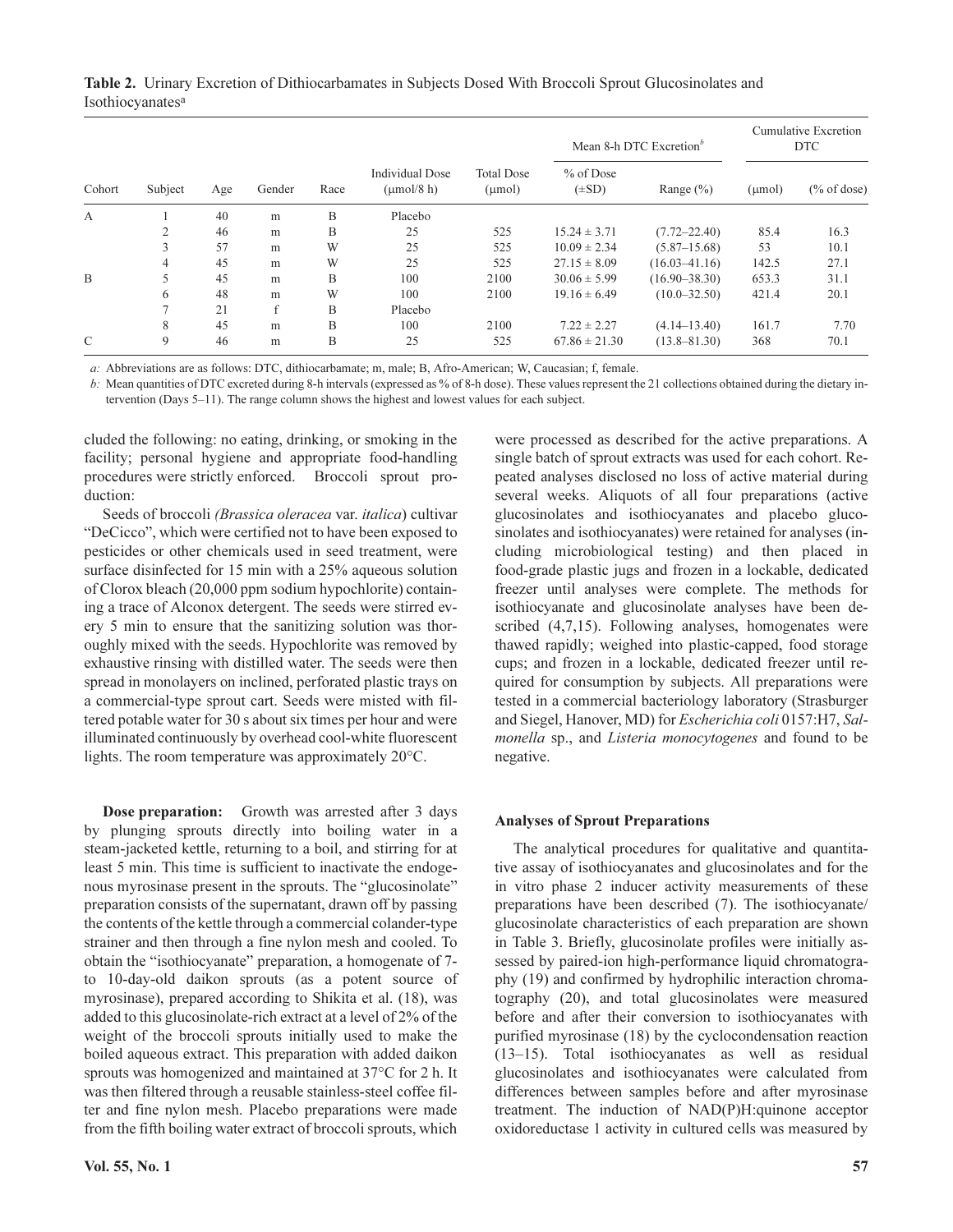Table 3. Analytical Composition of Administered Preparations

| Placebo Preparation                                 |                                           |  |  |  |  |
|-----------------------------------------------------|-------------------------------------------|--|--|--|--|
| Residual isothiocyanate                             | $\leq 0.01$ µmol/ml                       |  |  |  |  |
| Residual glucosinolate                              | $\leq$ 0.03 µmol/ml                       |  |  |  |  |
| Dose administered                                   | 7.5 ml (corresponding to 25-umol dose)    |  |  |  |  |
|                                                     | 30 ml (corresponding to $100$ -µmol dose) |  |  |  |  |
| Isothiocyanate Preparation                          |                                           |  |  |  |  |
| Total isothiocyanate                                | $3.3 \mu$ mol/ml                          |  |  |  |  |
| Residual glucosinolate                              | $0.1 \mu$ mol/ml                          |  |  |  |  |
| Dose administered                                   | $7.5$ ml                                  |  |  |  |  |
| Glucosinolate Preparation <sup><math>a</math></sup> |                                           |  |  |  |  |
| Total isothiocyanate                                | $0.02 \mu$ mol/ml                         |  |  |  |  |
| Total glucosinolate                                 | $3.3 \mu$ mol/ml                          |  |  |  |  |
| Glucosinolate profile                               |                                           |  |  |  |  |
| Glucoraphanin                                       | 73.5%                                     |  |  |  |  |
| Glucoerucin                                         | 21.7%                                     |  |  |  |  |
| 4-Hydroxyglucobrassicin                             | $1.9\%$                                   |  |  |  |  |
| Glucobrassicin                                      | 1.8%                                      |  |  |  |  |
| Neoglucobrassicin                                   | $1.1\%$                                   |  |  |  |  |

a: It is notable that these glucosinolate preparations, unlike many other broccoli sprout glucosinolate extracts, contained no glucoiberin (3).

the "Prochaska bioassay" and was compared with the potency of pure sulforaphane (6,21,22).

### Results and Discussion

### Dithiocarbamate Excretion

All subjects completed the study. DTC levels for all subjects were measured by the cyclocondensation reaction (4,7,15) on every 8-h urine collection obtained during the period of hospitalization. The results are plotted as total micromoles of DTCs per 8-h collection (Fig. 2). The values for the 21 8-h urine collections obtained from each subject during the intervention period are shown in Table 2, which gives mean  $(\pm SD)$  and ranges for each subject. All urine samples obtained from placebo recipients contained less than  $\leq 0.1$  umol of DTC per 8-h collection, demonstrating complete compliance with the prescribed diet. The mean 8-h DTC excretion rate (expressed as percentage fraction of each



Figure 2. Urinary excretion of dithiocarbamates (DTCs, expressed as micromoles per 8-h collection) for all 12 subjects (cohort A, upper; cohort B, middle; cohort C, lower panel) from Day 0 (admission to hospital) to Day 16. Cohort A received 25 µmol and cohort B received 100 µmol of glucosinolates, whereas cohort C received 25 µmol of isothiocyanates, every 8 h, from 7 am on Day 5 to 11 pm on Day 11. The almost-flat lines in each panel are the DTC excretions by placebo recipients. The numbers associated with each line identify the subjects (see text). Note different scales of  $y$ -axes. In cohort B, the small DTC excretion peaks observed on Days 1/2 in all subjects and on Days 7/8 and 13/14 in the placebo recipient were attributable to the presence on those days of a different hamburger lot in the diet that tested positive for inducers. The values are shown for each 8-h period, that is, 21 determinations during the 7-day period of intervention (Days  $5-11$ ).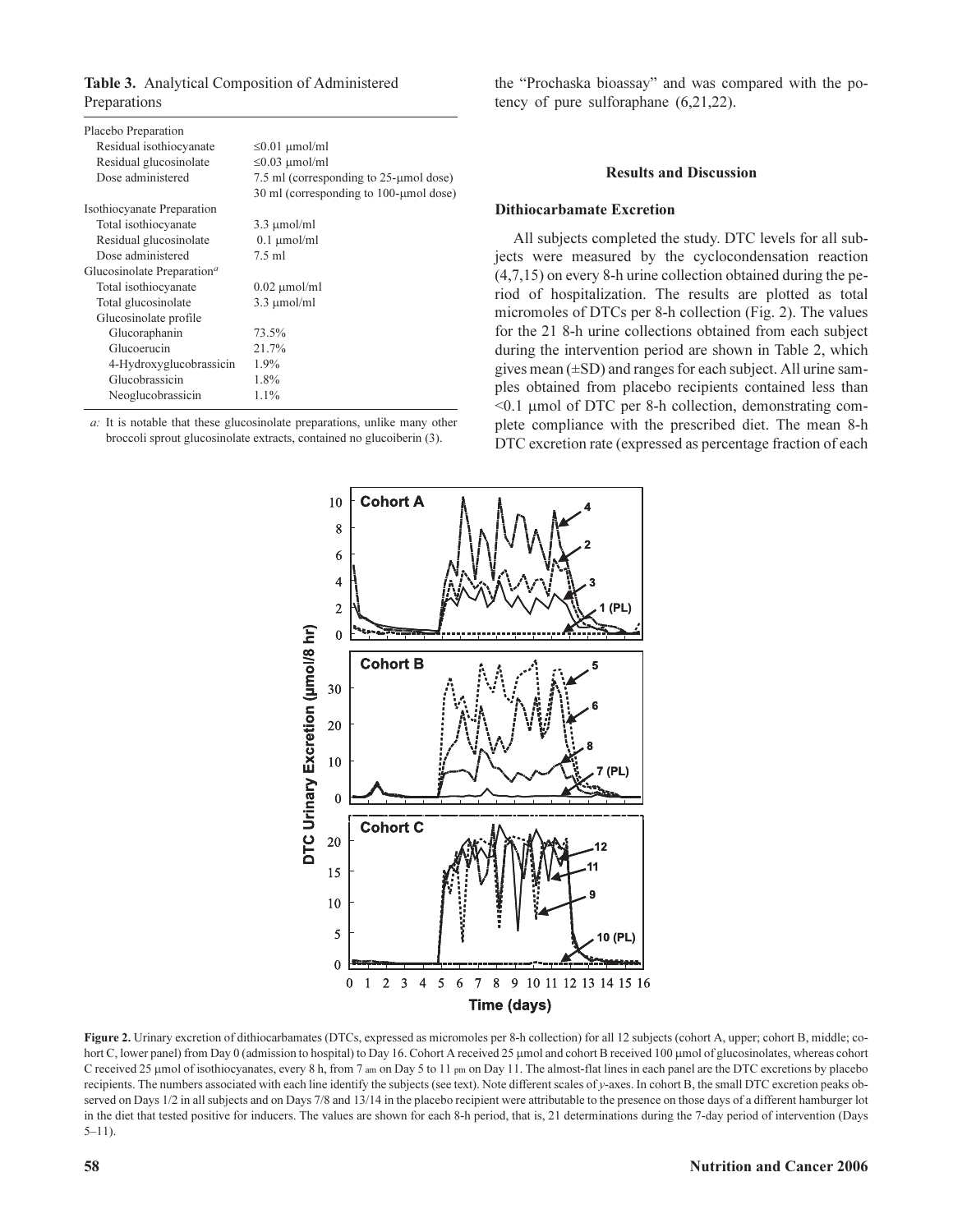8-h dose) as well as the cumulative excretion during the entire 7-day period were calculated. The three subjects who received 25-µmol doses of the glucosinolate preparation (525 µmol total dose over 7 days) excreted 10.1%, 16.3%, and 27.1% of the total dose. The three subjects who received 100  $\mu$ mol of glucosinolate preparation (2,100  $\mu$ mol total dose) excreted 7.7%, 20.1%, and 31.1% of the total dose. The mean cumulative excretions expressed as fraction of dose for all six subjects was  $18.7 \pm 9.4\%$  ( $\pm$ SD). There was a large (almost fourfold) difference in total excretion among individuals. This variation probably reflects 1) individual differences in conversion of glucosinolates to isothiocyanates, for example, quantitative or qualitative differences in the gastrointestinal microflora; 2) polymorphisms in glutathione S-transferases that affect DTC formation from isothiocyanates (23); and 3) other factors that contribute to bioavailability, biotransformation, and excretion. Determinants of the efficiency of the microflora in converting glucosinolates to isothiocyanates could be complex and be affected by diet, host genetic factors, ethnicity, gender, gastrointestinal transit time, and even the enterohepatic circulation. Such differences in total excretion among individuals are in agreement with our recent observations on 100 healthy human subjects who received broccoli sprout extracts that contained the equivalent of 400  $\mu$ mol of glucoraphanin daily for 2 wk (17). In these individuals, the total urinary excretion ranged from 1% to 45% of the administered dose. Although full analysis of these results is not yet available, it is already clear that successive measurements of the degree of conversion on 4 days during the experimental period were much more consistent within individuals than between individuals. This result suggests that intrinsic and extrinsic individual factors are important determinants of the degree of conversion of glucosinolates to isothiocyanates.

Similarly, in a study with three healthy human subjects who received a single dose of broccoli sprout glucosinolate preparation (144 µmol), the total urinary excretion of DTCs ranged from 2.5% to 19% of the administered dose (4). In addition, in studies with glucosinolates derived from watercress, Getahun and Chung showed that conversion to DTC ranged from 17% to 78% of the dose for uncooked (containing active plant myrosinase) and from 1% to 7% for cooked (inactivated myrosinase) vegetable (24). Notably, in the present study, the mean cumulative excretion was 412 µmol for the high dose and 93.6 µmol for the low dose. This 4.4-fold difference corresponds to the 4-fold difference in dose, suggesting that the capacity of the gastrointestinal flora to convert glucosinolates to isothiocyanates was not exceeded and that probably even higher doses of glucosinolates could be converted to isothiocyanates with similar efficiencies.

In contrast, the fractions of dose excreted in three individuals who received 25 µmol of the isothiocyanate preparation (525 µmol total dose) were 68.9%, 70.1%, and 72.9% (mean  $= 70.5 \pm 2.0\%$ ). Excretion of isothiocyanate DTC metabolite(s) is therefore extremely constant among individuals and is a much higher fraction of the dose than for glucosinolates. In earlier studies (15), four subjects received single oral

doses of 200 µmol of isothiocyanates in the form of a similar broccoli sprout extract and excreted  $117 \pm 6.18$  µmol of DTC in 8 h (58.3  $\pm$  6.18%). The slightly lower fraction excreted is probably attributable to the fact that the excretion is incomplete in the 8-h collection period used in the earlier study. We conclude that, in contrast to the conversion of glucosinolates, the pharmacokinetics of the isothiocyanate preparation are rather similar in human subjects and probably not significantly influenced by differences among individuals.

### Safety Endpoints

All subjects were questioned daily in an uncoached, nondirected manner about symptoms possibly related to administration of the test substances or placebo. Responses were elicited by an independent observer who was not involved in the study and was blinded with respect to the treatment group of the subjects. Reports of this observer where analyzed before breaking the code and revealed no significant or persistent symptomatic abnormalities at any time point (25).

Routine blood and urine analyses as well as more specialized tests (thyroid and liver function) were obtained. In the absence of indications of specific toxicities, attention was directed to the thyroid and liver because toxicities to these organs have been observed in animals receiving certain glucosinolates (indole and hydroxybutenyl glucosinolates), even though they are not present in significant amounts in broccoli sprouts (6). If subjects showed normal blood tests at the time of screening, they were admitted to the General Clinical Research Unit at Johns Hopkins Hospital. All values outside normal limits are recorded in Table 1. If we analyze all 12 subjects (treated and placebo) as a group, no abnormal values were observed at any time point in 15 of the 32 blood tests. Of the 68 abnormal values in the other 17 blood tests, most were only slightly outside normal limits, and 17 occurred prior to treatment (of which 12 were in the placebo subjects) and sometimes persisted during the entire experimental period. Of the 51 abnormal tests that occurred after initiation of treatment, 14 were observed in subjects receiving placebos. The results of the blood tests were compiled prior to breaking the treatment code.

Only two endpoints showed changes that required further consideration: liver and thyroid function test abnormalities (Table 1).

Liver function tests: Plasma ALT levels rose during the course of the study for 11 of the 12 subjects; in 9 of them, the increase began before dosing (Fig. 3). Levels exceeded the upper limits of normal on one occasion for one individual and on three occasions for a second individual (Table 1). The former does not meet the criterion for a clinically significant adverse event; the latter is classified as grade 1 toxicity (23). Both of these subjects received active preparations. Anecdotal experience at Johns Hopkins and elsewhere indicates that healthy subjects who participate in in-patient phase I drug safety studies often develop mild transaminase eleva-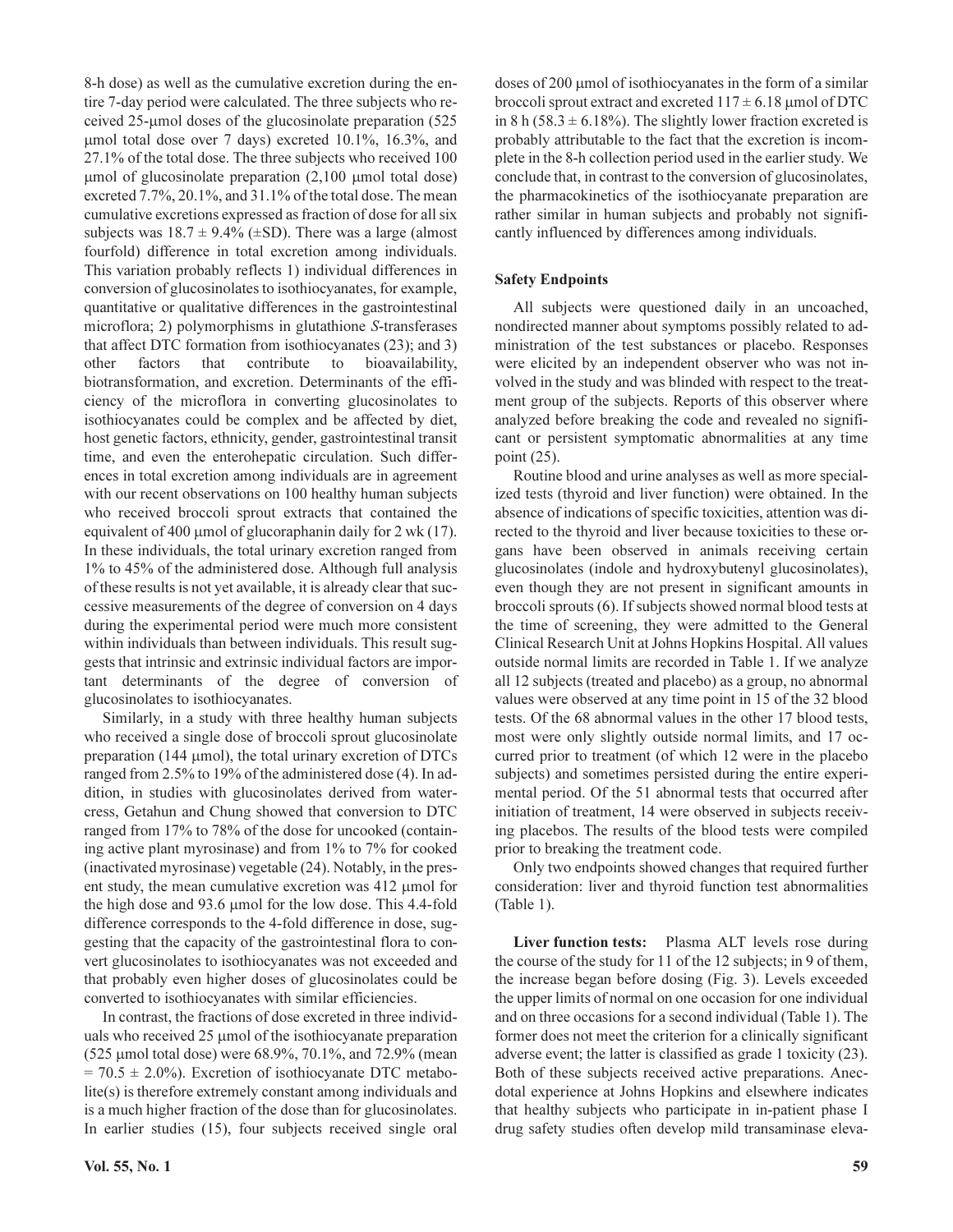

Figure 3. Serum alanine transaminase (ALT) values (expressed as International Units per milliliter) for all 12 subjects (cohort A, upper; cohort B, middle; cohort C, lower panel). The ALT activities are shown at the time of screening, on Days 0 and 6 (pretreatment), Days 9 and 13 (intratreatment), and Days 16 and 19 (posttreatment).

tions, attributable to hepatic glycogen storage that occurs with generous meals and relative inactivity. That ALT rises in 11 of the 12 subjects, including placebo recipients, supports this notion. A rise in AST (Fig. 4 and Table 1) above normal on Day 19 occurred in two subjects (both treated with a high dose of glucoraphanin). These subjects were released from the hospital on Day 17, and their postdischarge behavior (for example, possible alcohol consumption) could not be ascertained.

Thyroid function tests: Although not statistically significant, there were notable changes in TSH not associated with any clinical signs or symptoms and not accompanied by abnormalities in total triiodothyronine (T3) or free thyroxine (T4) (Table 1 and Fig. 5). For 11 of the 12 subjects, values of TSH rose during the first 6 days of hospitalization, before dosing with broccoli sprout extracts was begun (Fig. 5). These values remained within the upper limits of normal. In three subjects, TSH levels exceeded the upper limits of normal during or after the dosing period (normal  $= 0.4 - 4.2$ ; observed =  $4.4-7.6$  microIU/ml). Although treatment codes were still masked from investigators, these results were evaluated by two independent experts on the endocrinology of



Figure 4. Serum aspartate transaminase (AST) values (expressed as International Units per milliliter) for all 12 subjects (cohort A, upper; cohort B, middle; cohort C, lower panel). The AST activities are shown at the time of screening, on Days 0 and 6 (pretreatment), Days 9 and 13 (intratreatment), and Days 16 and 19 (posttreatment).

the thyroid gland who had not been involved with this study. Both noted that the changes were mild and reversible and posed no obstacle to further studies with broccoli sprout extracts. After breaking the code, it was determined that one of the three subjects with elevations of TSH was a placebo recipient.

In summary, an extensive, double-blind, placebo-controlled, randomized clinical study of the safety and tolerance of repeated doses of broccoli sprout extracts (calibrated to contain precise levels of either glucosinolates or isothiocyanates) in healthy volunteers revealed no evidence of systematic, clinically significant, adverse effects that could be attributed to the sprout extract administration.

### Acknowledgments and Notes

P. Talalay, J.W. Fahey, and Johns Hopkins University are founders, unpaid consultants, and equity holders in Brassica Protection Products LLC (BPP), a company that is licensed by Johns Hopkins University to produce broccoli sprouts. These parties may be entitled to royalty payments, and their equity interest in BPP is managed according to university policies. P. Talalay's son is the CEO of BPP. A portion of the proceeds of BPP is used to support cancer research, but no funds were provided to support this study.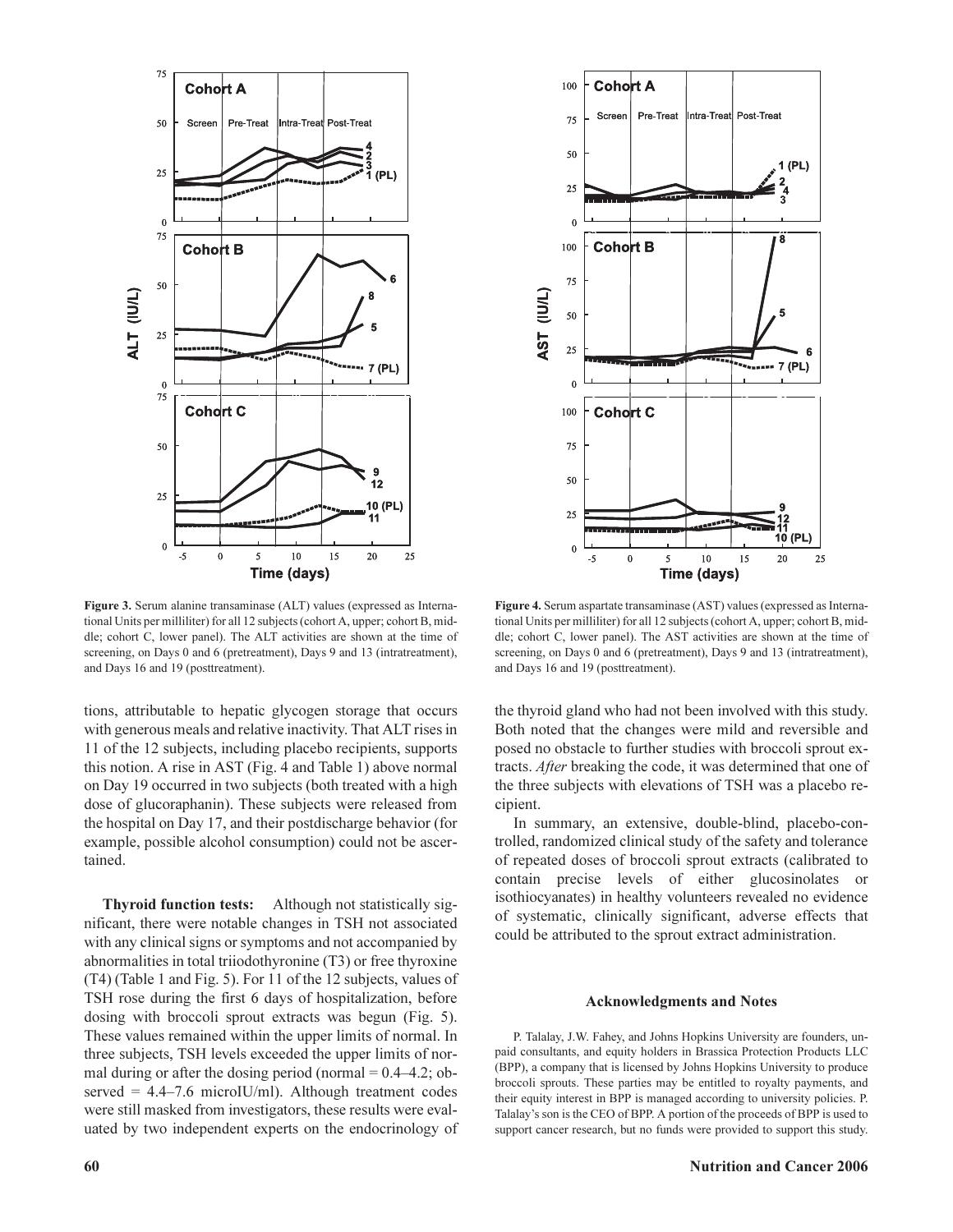

Figure 5. Serum thyroid-stimulating hormone (TSH) values (expressed as micro–International Units per milliliter) for all 12 subjects (cohort A, upper; cohort B, middle; cohort C, lower panel). The TSH values are shown at the time of screening, on Days 0 and 6 (pretreatment), Days 9 and 13 (intratreatment), and Days 16 and 19 (posttreatment). Additional later determinations were made on subjects 9 and 11.

We thank Elizabeth Martinez (Coordinator) and Jared Christopher (Study Nurse) of the Drug Development Unit, Division of Clinical Pharmacology, Johns Hopkins School of Medicine, for help in carrying out these studies. These studies were supported by NIH Grant (RO1 CA093780), by the Johns Hopkins General Clinical Research Center (NIH Grant MO1-RR-00052), by the Lewis B. and Dorothy Cullman Foundation, by the McMullan Family Fund, and by the Monsanto Company. Address correspondence to Paul Talalay, Department of Pharmacology and Molecular Sciences, Johns Hopkins University School of Medicine, 725 North Wolfe Street, Baltimore, MD 21205. Phone: 410–955–3499. FAX: 410–502–6818. E-mail: ptalalay@jhmi.edu.

Submitted 22 December 2005; accepted in final form 30 March 2006.

### References

- 1. World Cancer Research Foundation/American Institute for Cancer Research: Food, Nutrition and the Prevention of Cancer: A Global Perspective. Washington, DC, 1997.
- 2. Talalay P and Fahey JW: Phytochemicals from cruciferous plants protect against cancer by modulating carcinogen metabolism. J Nutr 131, S3027–S3033, 2001.
- 3. Fahey JW, Zalcmann AT, and Talalay P: The chemical diversity and distribution of glucosinolates and isothiocyanates among plants. Phytochemistry 56, 5-51, 2001.
- 4. Shapiro TA, Fahey JW, Wade KL, Stephenson KK, and Talalay P: Human metabolism and excretion of cancer chemoprotective glucosinolates and isothiocyanates of cruciferous vegetables. Cancer Epidemiol Biomarkers Prev 7, 1091–1100, 1998.
- 5. Zhang Y, Talalay P, Cho C-G, and Posner GH: A major inducer of anticarcinogenic protective enzymes from broccoli: isolation and elucidation of structure. Proc Natl Acad Sci USA 89, 2399–2403, 1992.
- 6. Fahey JW, Zhang Y, and Talalay P: Broccoli sprouts: an exceptionally rich source of inducers of enzymes that protect against chemical carcinogens. Proc Natl Acad Sci USA 94, 10367-10372, 1997.
- 7. Shapiro TA, Fahey JW, Wade KL, Stephenson KK, and Talalay P: Chemoprotective glusosinolates and isothiocyanates of broccoli sprouts: metabolism and excretion in humans. Cancer Epidemiol Biomarkers Prev 10, 501–508, 2001.
- 8. Talalay P: Chemoprotection against cancer by induction of phase 2 enzymes. BioFactors 12, 5–11, 2000.
- 9. Motohashi K and Yamamoto Y: Nrf2-Keap1 defines a physiologically important stress response mechanism. Trends Mol Med 10, 549–557, 2004.
- 10. Zhang Y, Kensler TW, Cho C-G, Posner GH, and Talalay P: Anticarcinogenic activities of sulforaphane and structurally related synthetic norbornyl isothiocyanates. Proc Natl Acad Sci USA 91, 3147–3150, 1994.
- 11. Dinkova-Kostova AT, Holtzclaw WD, Cole RN, Itoh K, Wakabayashi N, et al.: Direct evidence that sulfhydryl groups of Keap1 are the sensors regulating the induction of phase 2 enzymes that protect against carcinogens and oxidants. Proc Natl Acad Sci USA 99, 11908–11913, 2002.
- 12. Dinkova-Kostova AT, Holtzclaw WD, and Kensler TW: The role of Keap1 in cellular protective responses. Chem Res Toxicol 18, 1779–1791, 2005.
- 13. Zhang Y, Cho C-G, Posner GH, and Talalay P: Spectroscopic quantitation of organic isothiocyanates by cyclocondensation with vicinal dithiols. Anal Biochem 205, 100–107, 1992.
- 14. Zhang Y, Wade KL, Prestera T, and Talalay P: Quantitative determination of isothiocyanates, dithiocarbamates, carbon disulfide, and related thiocarbonyl compounds by cyclocondensation with 1,2-benzenedithiol. Anal Biochem 239, 160–167, 1996.
- 15. Ye L, Dinkova-Kostova AT, Wade KL, Zhang Y, Shapiro TA, et al.: Quantitative determination of dithiocarbamates in human plasma, serum, erythrocytes, and urine: pharmacokinetics of broccoli sprout isothiocyanates in humans. Clin Chim Acta 316, 43-53, 2002; erratum Clin Chim Acta 321, 127–129, 2002.
- 16. Murashima M, Watanabe S, Zhuo X-G, Uehara M, and Kurashige A: Phase 1 study of biomarkers for metabolism and oxidative stress after one-week intake of broccoli sprouts. BioFactors 22, 271–275, 2004.
- 17. Kensler TW, Chen J-G, Egner PA, Fahey JW, Jacobson LP, et al.: Effects of glucosinolate-rich broccoli sprouts on urinary levels of aflatoxin-DNA adducts and phenanthrene tetraols in a randomized clinical trial in He Zuo Township, Qidong, PRC. Cancer Epidemiol Biomarkers Prev 14, 2605–2613, 2005.
- 18. Shikita M, Fahey JW, Golden T, Holtzclaw WD, and Talalay P: An unusual case of "uncompetitive activation" by ascorbic acid: purification and kinetic properties of a myrosinase from Raphanus sativus seedlings. Biochem J 341, 725-732, 1999.
- 19. Prestera T, Fahey JW, Holtzclaw WD, Abeygunawardana C, Kachinski JL, et al.: Comprehensive chromatographic and spectroscopic methods for the separation and identification of intact glucosinolates. Anal Biochem 239, 168–179, 1996.
- 20. Troyer JK, Stephenson KK, and Fahey JW: Analyses of glucosinolates from broccoli and other cruciferous vegetables by hydrophilic interaction liquid chromatography. J Chromatog A 919, 299-304, 2001.
- 21. Prochaska HJ and Santamaria AB: Direct measurement of NAD(P)H:quinone reductase from cells cultured in microtiter wells: a screening assay for anticarcinogenic enzyme inducers. Anal Biochem 169, 328–336, 1988.